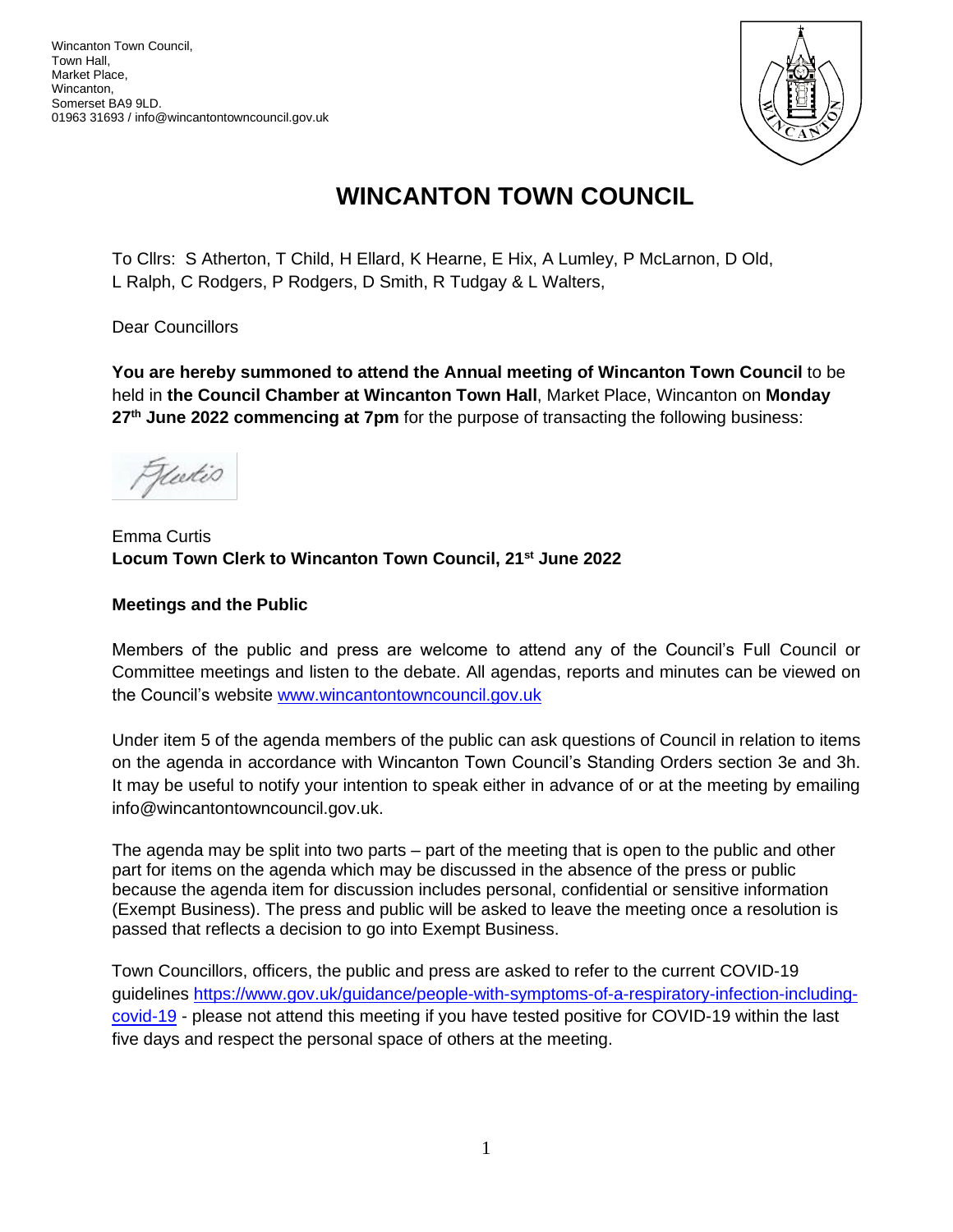# **AGENDA**

# **1. Apologies for absence**

To receive and approve apologies for absence including reasons given (Local Government Act 1972 s85 (1)) - please can Members give any apologies by email or telephone by 5pm of the day of the meeting.

# **2. Declarations of interest and requests for Dispensations**

For Members to declare any interests they may have on items on the agenda and agree any dispensations to stay (Wincanton Town Council Code of Conduct 2022).

## **3. Public Participation**

For the public or press to ask questions of the Council on matters relating to this Agenda.

# **4. To receive and note any updates, announcements, information or reports from**

(i) the Town Mayor,

(ii) Somerset County Council or District Councillors representing Wincanton on matters of interest to the town and the local community, and

(iii) local organisations, Town Councillor representatives, and partners.

# **5. Town Council Minutes 16th May 2022**

To receive the minutes of the previous meeting of Full Council on 16<sup>th</sup> May 2022 as a correct record and signed by the Town Mayor (Local Government Act 1972 Sch 12) (Appendix 1).

# **6. Matters to report from the Town Clerk in relation to actions from previous Town Council meetings:** To receive a verbal report regarding the upcoming by-election.

# **7. Committee minutes and working group notes**

To formally receive and note committee minutes and working group notes:

- a) Draft Open Spaces Committee minutes (Appendix 2a)
- b) Draft Personnel Committee minutes (To Follow)
- d) Draft Planning Committee minutes (To Follow)
- c) Draft Annual Parish Meeting minutes (Appendix 2b)

# **8. Recommendations from Committees and/or Working Groups**

To consider recommendations from committees and/or working groups without delegated powers:

- a) To consider recommendation from the Open Spaces Committee to approve quote for remedial works at the Cemetery Building for £1,381.95
- b) To consider recommendation from the Open Spaces Committee to approve quote for new John Deere tractor at £6,685.00